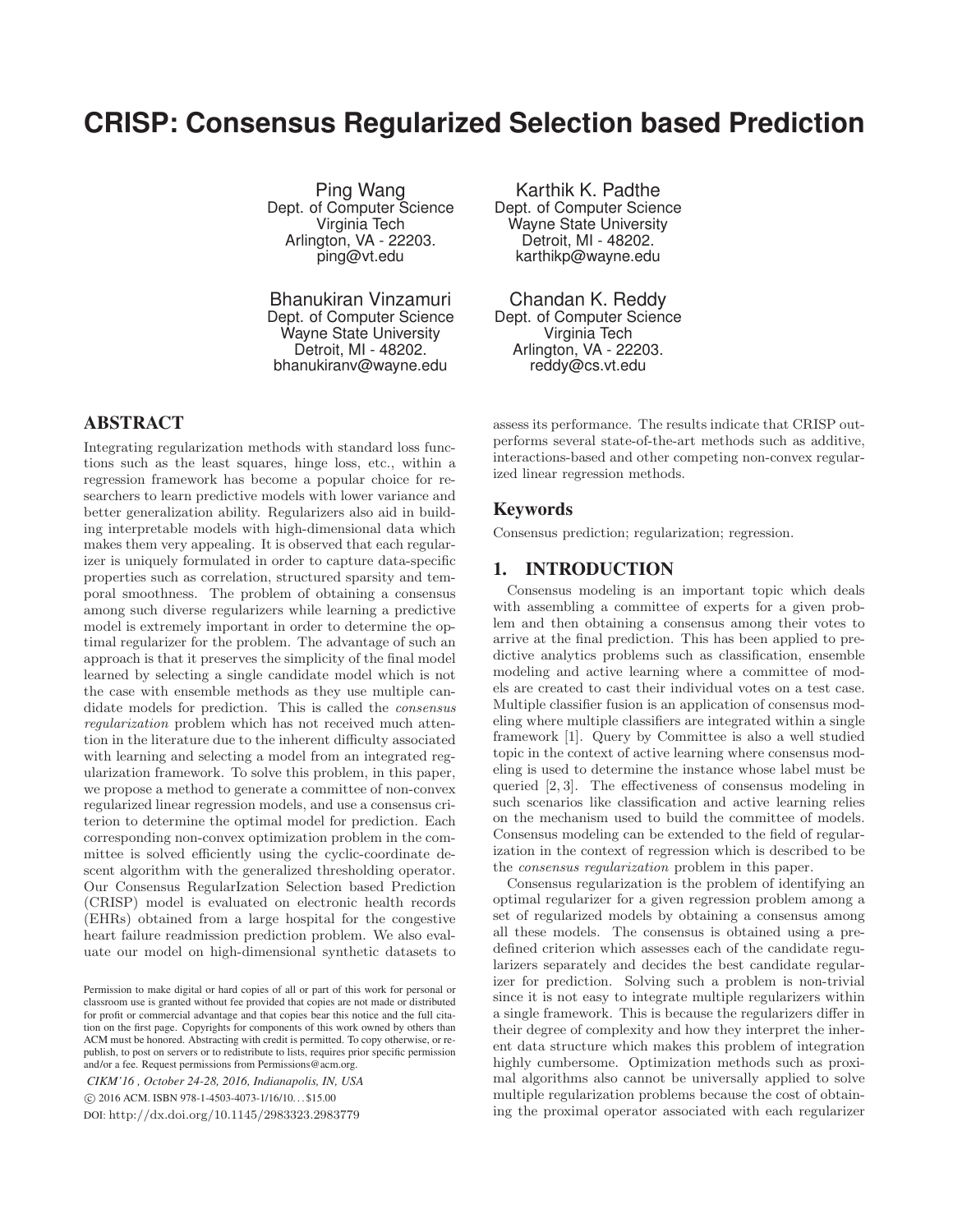may significantly differ [4, 5]. Finally, ensuring diversity of regularizers within a multiple regularizer framework is not always guaranteed. This is the reason why the problem of unifying multiple regularizers has not received much attention in the data mining community.

To solve this problem, in this paper, we propose a twostep algorithm. The first step generates a committee of regularization models. Each model in this committee differs from the others, but the solution for each one of them can be expressed using a unique generalized thresholding operator [6–8]. The advantage of our approach is that this generalized thresholding operator can be computed efficiently for each individual model. In addition, to promote robustness in the model to capture sparsity more effectively, we use nonconvex regularizers within our approach. Non-convex regularizers have certain unique advantages of unbiased feature selection and consistent results which make them a better choice compared to the prominent sparsity promoting convex regularizers such as the Lasso. We choose a non-convex regularizer called the minimax concave plus (MC+) penalty for the model proposed in this paper which is explained in Section 4.

The second stage of our approach involves using a *consensus criterion* among all these candidate regularizers to obtain the final model for prediction. A major advantage of our approach is that an expert can design an arbitrary consensus criterion and integrate it with this approach to obtain an optimal model for prediction. This is particularly important while building prediction models on real-world data where an expert aims at optimizing the model performance for domain-specific metrics.

We conduct extensive sets of experiments for this Consensus RegularIzed Selection based Prediction framework (CRISP) algorithm on electronic health records (EHRs) collected from a large hospital consisting of 8,000 patient records. We now summarize the major contributions of this paper.

- Propose a **C**onsensus **R**egular**I**zed **S**election based **P**rediction framework (CRISP) which builds a committee of nonconvex regularized linear regression candidate models and integrates them using a consensus criterion to obtain the optimal model for prediction.
- Develop an efficient cyclic coordinate descent based solution for the optimization problem being solved for learning each candidate model in CRISP. We also provide proof of convergence for the proposed algorithm.
- Evaluate CRISP using state-of-the-art additive, interactionbased, and non-convex regularized linear regression models using metrics such as AUC, MSE and  $R^2$ . We also conduct experiments to assess the performance of CRISP on high-dimensional synthetic datasets.

In our evaluation, CRISP obtained very competitive AUC values for the 30-day and 365-day readmission problems compared to state-of-the-art regression methods. This paper is organized as follows: In Section 2, we provide a brief review of the related work on additive, hierarchical and nonconvex regularized regression models. In Section 3, we provide the notations that are necessary for understanding the proposed CRISP model along with a brief overview of regularization theory. In Section 4, we present the details of the CRISP model including the MC+ penalty, the generalized thresholding operator and the corresponding cyclic coordinate descent algorithm employed in CRISP. In Section 5, we evaluate the performance of CRISP using various additive, interaction-based and non-convex regularized linear regression methods. Finally, we conclude our discussion and provide directions for future work in Section 6.

# 2. RELATED WORK

In this section, we review the existing works related to the topics of non-convex regularized linear regression, additive and interaction-based methods. We briefly mention how the contributions in this paper are distinctly different from these algorithms that are available in the literature.

- *Non-convex regularized linear regression models* [9,10]: Convex regularizers such as the  $\ell_1$  norm,  $\ell_2$  norm and the elastic net penalty are used popularly in the sparse learning literature [11–13]. However, based on some empirical studies, it has been observed that they are not perfect in capturing sparsity [14, 15]. In contrast, methods with non-convex penalties can recover sparsity more efficiently and are being actively pursued by researchers recently. Optimization methods such as Difference of Convex Functions (DC) programming, Alternating Direction Method of Multipliers (ADMM) and proximal algorithms are popular choices for solving such non-convex optimization problems efficiently.
- *Additive models* [16–18]: Generalized Additive Models (GAM) capture non-linear relationship between individual features and the response. However, the standard GAM does not perform well since it does not model any interactions between the features. To overcome this issue, generalized additive models plus interactions (GA2M) is proposed by adding selected terms of interacting pairs of features to GAM. In other words, GA2M consists of both univariate terms and a small number of pairwise interaction terms. The interactions can be determined by a greedy forward selection strategy for low-dimensional data and FAST interaction detection can be used for large high-dimensional datasets.
- *Interactions based models* [19, 20]: Additive models which only consider the main effects of the features are ineffective in many situations when predicting an outcome of interest. Regression models with interactions, which consider the effect of different features on the response variable except for the main effects, are more effective than additive models. In these models, the additive part corresponds to the main effect term and the quadratic part corresponds to the interaction term. In general, not all of the main effects and interactions are of interest, thus it is critical to select the variables of high significance. In statistics, a hierarchical structure between the main effects and interaction effects has been shown to be very effective in constraining the search space and identifying important individual features and interactions. Specifically, the hierarchical constraint requires that an interaction term is selected in the model only if its corresponding main effects are included. Strong theoretical properties have been established for such hierarchical models. We refer to these algorithms which model strong and weak interactions, in this paper, as hiernet-strong and hiernet-weak, respectively.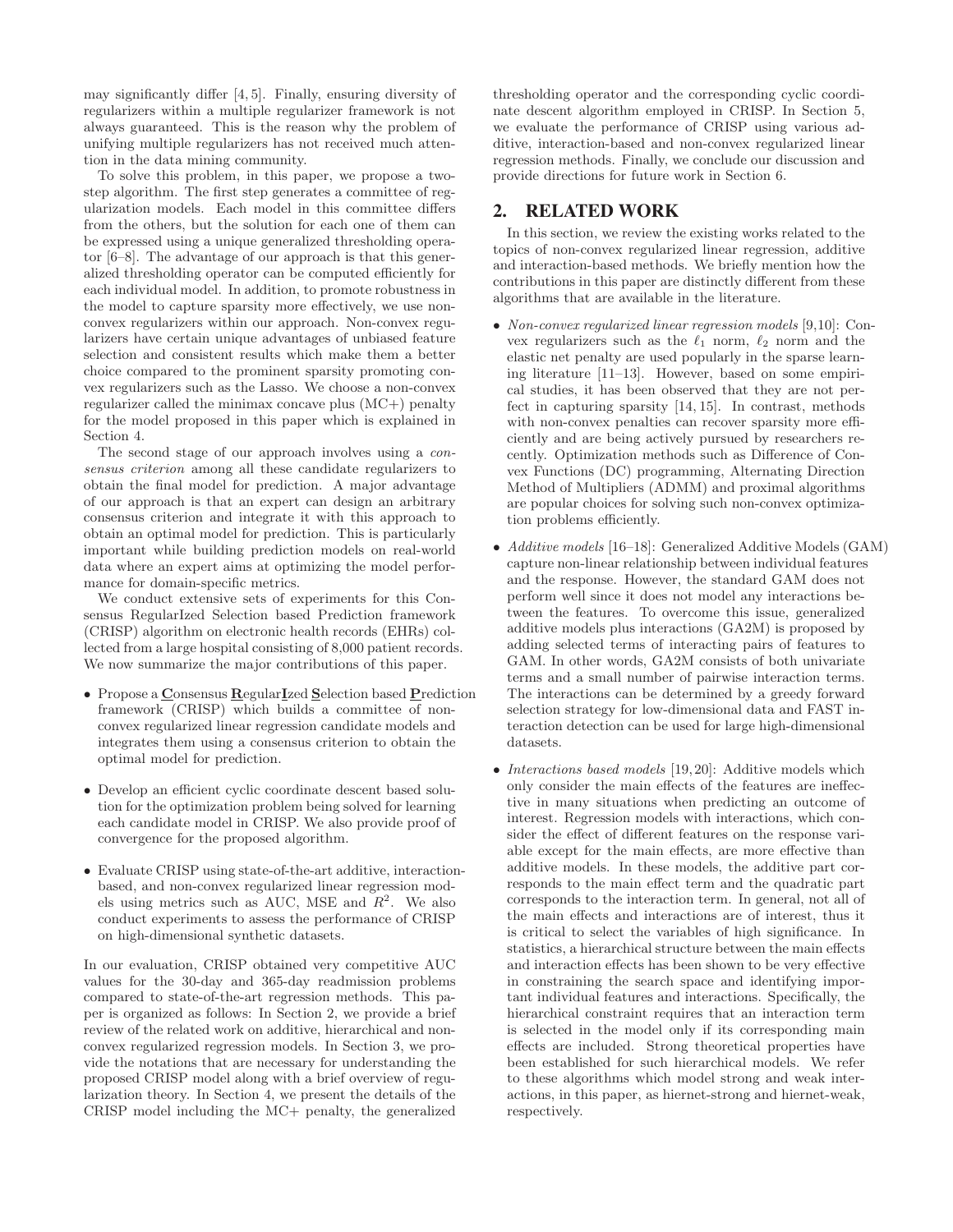In contrast to these methods, our CRISP approach uses a non-convex penalty generating multiple candidate models in the process, and selects an optimal model using a consensus criterion among these candidate models for the final prediction.

# 3. PRELIMINARIES

This section introduces the preliminaries required to comprehend the proposed approach. First, the notations used in our work are presented in Table 1. We then review the concepts associated with regularized linear regression models followed by introducing the thresholding operators used in our CRISP algorithm. Eq. (1) describes the basic linear re-

Table 1: Notations used in this paper.

| Name                        | Description                                             |
|-----------------------------|---------------------------------------------------------|
| $\boldsymbol{n}$            | number of instances.                                    |
| $\boldsymbol{m}$            | number of features.                                     |
| $\boldsymbol{X}$            | $\mathbb{R}^{n \times m}$ feature vector matrix.        |
| $\overline{Y}$              | $\mathbb{R}^n$ response variable.                       |
| ß                           | $\mathbb{R}^m$ regression coefficient vector.           |
| $\lambda$                   | scalar regularization parameter.                        |
| Λ                           | a vector of regularization parameters.                  |
| $\gamma$                    | scalar non-convexity parameter.                         |
| $\overline{\Gamma}$         | a vector of non-convexity parameters.                   |
| $\overline{L}$              | length of regularization sequence.                      |
| K                           | length of non-convexity sequence.                       |
| $\eta$                      | consensus matrix $\in \mathbb{R}^{L \times K}$ entries. |
| $P( \beta ,\lambda,\gamma)$ | a family of penalty functions.                          |
| $S(\beta,\lambda)$          | soft-thresholding operator.                             |
| $H(\beta,\lambda)$          | hard-thresholding operator.                             |

gression model which aims at estimating the relationship between the features  $X = (x_1, x_2, ..., x_n)^T$  and the corresponding response variable  $Y = (y_1, y_2, ..., y_n)^T$ , where  $x_i \in \mathbb{R}^m$ and  $y_i \in \mathbb{R}$  for  $i = 1, \ldots, n$ .

$$
Y = f(X) = X\beta + \epsilon. \tag{1}
$$

In high-dimensional data,  $m$  is much greater than  $n$ . This motivates the use of a relatively small number of predictors to accurately predict the outcome.

$$
\hat{\beta} = \arg \min_{\beta \in \mathbb{R}^m} \frac{1}{2} \sum_{i=1}^n (y_i - f(x_i))^2 + \lambda P(\beta) \tag{2}
$$

Eq. (2) provides the standard regularized linear regression setting where  $\lambda$  is the penalty coefficient which controls the degree of regularization and  $P(\beta)$  is a penalty function. A number of variable selection methods with convex penalty functions and the corresponding optimization methods have been proposed in the literature [11–13].

The  $\ell_p$  norm for  $p > 1$  does not provide a sparse solution. When  $p \leq 1$ , the solution is sparse. Lasso [11,21] with the  $\ell_1$ penalty function is convex and non-smooth which produces models with good prediction accuracy when the underlying model is reasonably sparse. The lasso penalty is often considered as the convex surrogate for the best-subset selection with the  $\ell_0$  penalty,  $\|\beta\|_0 = \sum_{i=1}^m \mathbf{I}(|\beta_i| > 0)$ , which penalizes the number of non-zero coefficients in the model, where **I** represents the indicator function.

However, there are two disadvantages for the lasso method. Empirical results show that the  $\ell_1$  penalty tends to generate biased estimates for large coefficients, which may prevent its consistent variable selection. In addition, lasso is effective at giving sparse solutions, but when variables are correlated, it excludes many correlated variables once a strong variable is included and fully fitted in the model. Also, when the regularity conditions are violated, the lasso can be sub-optimal in variable selection, which means it can fail as a variable selector. In order to include the full effect of a variable in the model, we have to relax the penalty to allow other redundant but possibly correlated features. Fan and Li [22] suggested some desirable properties of the penalization function, such as sparsity and unbiasedness of the estimated parameters.

To address these disadvantages associated with the lasso method, some non-convex penalty functions, which bridge the gap between  $\ell_1$  and  $\ell_0$  penalty, have also been considered. Non-convex penalties are known to be more efficient at recovering sparsity compared to convex penalties. We consider a generic dual parameter non-convex formulation from the literature as given in Eq. (3), where  $P(\beta; \gamma)$  defines a family of penalty functions concave in  $|\beta|$ .

$$
\hat{\beta} = \arg\min_{\beta \in \mathbb{R}^m} \frac{1}{2} \sum_{i=1}^n (y_i - f(x_i))^2 + \lambda P(\beta; \gamma) \tag{3}
$$

In this optimization problem, both  $\lambda$  and  $\gamma$  are user provided parameters and they control the degree of the regularization and non-convexity, respectively. In other words, for a fixed  $\lambda$ , there will be a family of penalty functions, each of which corresponds to an optimization problem. This means that the penalty function  $P(\beta; \gamma)$  can be updated to be  $P(\beta; \lambda, \gamma)$  if we also consider  $\lambda$  as a parameter of the model. In addition, due to the fact that the penalty function is separable for the parameters  $\beta = (\beta_1, \dots, \beta_m)^T$ , the optimization problem in Eq. (3) can be updated as follows after incorporating  $\lambda$  within the penalty function.

$$
\hat{\beta} = \arg \min_{\beta \in \mathbb{R}^m} \frac{1}{2} \sum_{i=1}^n (y_i - f(x_i))^2 + \sum_{i=1}^m P(|\beta_i|; \lambda; \gamma) \tag{4}
$$

In Eq. (4), for a fixed  $\lambda$ , the value of the parameter  $\gamma$ varies in the range of  $[1+\infty)$  where  $1+\text{ represents values}$ greater than 1. Each variation of  $\gamma$  corresponds to a separate problem. A family of threshold operators called the generalized thresholding operator [6–8], with soft-thresholding (ST) and hard-thresholding (HT) as its two extremes, will be obtained by solving all the optimization problems using the cyclic-coordinate descent method [23].

Also, the regularization parameter  $\lambda$  can vary, which generates different families of threshold operators. Each threshold operator corresponds to a solution of an optimization model with specific  $\lambda$  and  $\gamma$  values. This means a consensus matrix  $\eta$  will be obtained based on the family of threshold operators obtained by varying  $\lambda$  and  $\gamma$ . This matrix captures the information across all the different regularization models in the committee. Subsequently, we use a consensus criterion to select the optimal model parameters.

## 4. THE PROPOSED METHOD

In this section, we discuss the formulation of the minimax concave plus (MC+) penalty [9] function used in CRISP. We use this penalty and propose a novel consensus regularized selection based prediction method which generates a committee of regularized models and selects the best model among them. The selection among these different models is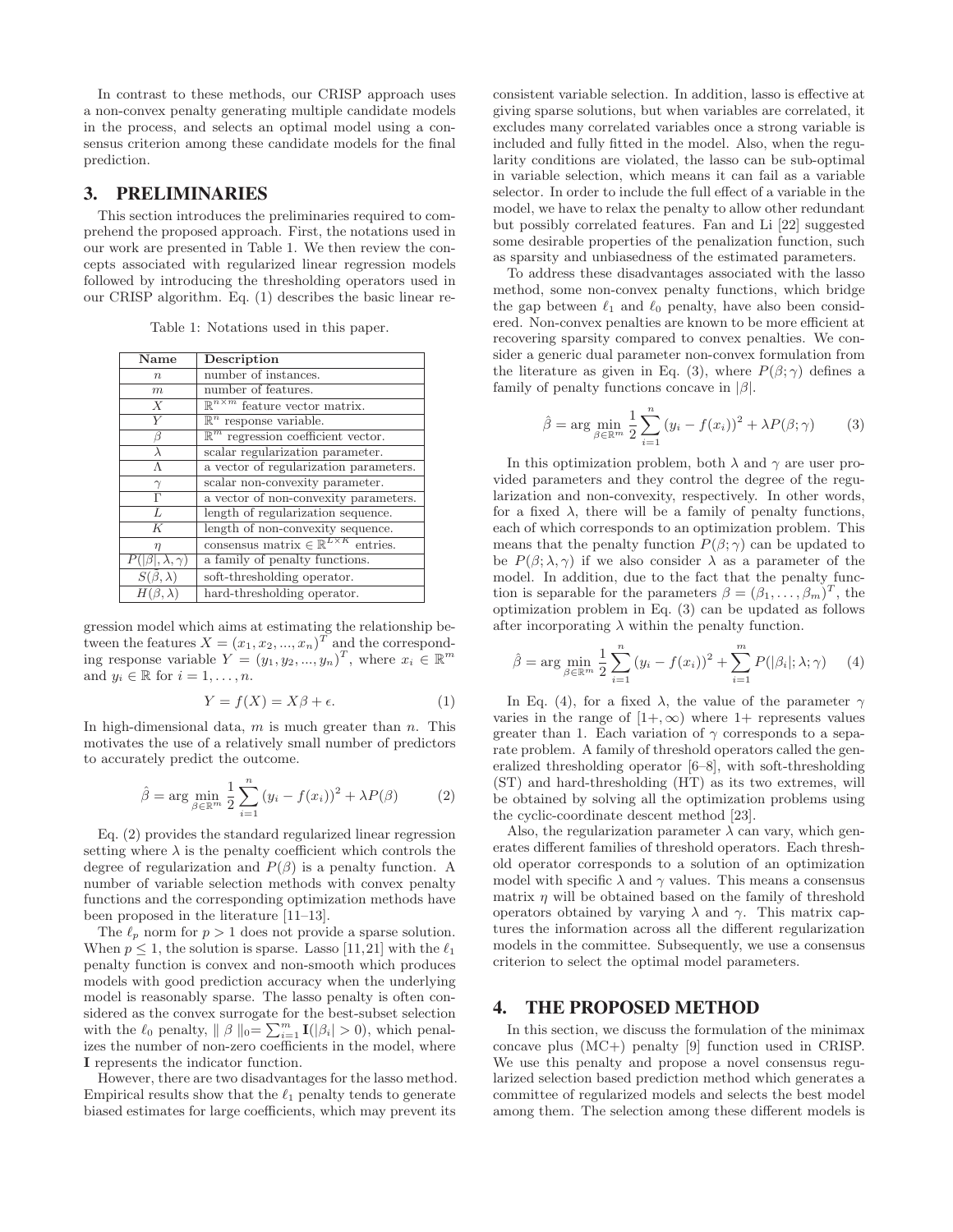done using a consensus-based decision rule which differentiates our method compared to other ensemble techniques in machine learning.

Majority voting is a binary decision rule and it selects the candidate which obtains the highest number of votes. In other words, majority voting takes all the different choices into consideration by counting the occurrence when making decisions. However, in our method, we conduct an explicit search for the optimal model parameters  $(\lambda^*, \gamma^*)$  among all the entries in the consensus matrix  $\eta$  which effectively captures the information across all the different models.

## 4.1 Consensus Regularized Selection based Prediction Method

In this framework, we use the MC+ penalty which is a fast, continuous, nearly unbiased and accurate method for penalized variable selection in linear regression. The motivation for using this penalty arises from (i) it is an unbiased feature selection property which is one of the key disdvantages associated with the lasso, and (ii) it can be computed efficiently which makes it easier to employ it within ensemble-based models.

$$
P(\beta; \lambda; \gamma) = \lambda \int_0^{|\beta|} (1 - \frac{x}{\gamma \lambda}) + dx
$$
\n
$$
= \lambda (|\beta| - \frac{\beta^2}{2\lambda \gamma}) \mathbf{I}(|\beta| < \lambda \gamma) + \frac{\lambda^2 \gamma}{2} \mathbf{I}(|\beta| \ge \lambda \gamma)
$$
\n(5)

The MC+ penalty is defined in Eq. (5). For each value of  $\lambda > 0$ , there will be a continuum of penalties and threshold operators when  $\gamma$  varies from  $\infty$  to 1.  $(\cdot)_+$  represents the positive component. The threshold operators for the MC+ penalty will form a continuum between the soft- and hard-thresholding functions, which generates a natural and smooth transition across the set of solutions. In addition, we can also vary the value of  $\lambda$ , which will determine a specific model along with the non-convexity parameter  $\gamma$ . Thus, using the MC+ penalty we will develop a committee of prediction models to be used in CRISP.

By using the MC+ penalty, we can consider different combinations of the regularization parameter  $(\lambda)$  and the nonconvexity parameter  $(\gamma)$ , which will be helpful to avoid obtaining sub-optimal solutions. In other words, the MC+ penalty ensures a family of models for a fixed  $\lambda$  by interpolating between the  $\ell_0$  norm and  $\ell_1$  norm, which provides more candidates for the approximation of the  $\ell_0$  norm. In addition, it also generates a series of thresholding operators with the soft-thresholding operator and hard-thresholding operator as its two extremes. Thus, we can conclude that the MC+ penalty has the necessary and meaningful properties for capturing sparsity more efficiently.

$$
Q^{(1)}(\beta) = \frac{1}{2}(\beta - \tilde{\beta})^2 + \lambda \int_0^{|\beta|} (1 - \frac{x}{\gamma \lambda}) + dx \tag{6}
$$

Non-convex penalties such as the MC+ penalty can also perform better feature selection. When we use the MC+ penalty in the objective function in Eq. (6), the univariate penalized least squares objective function will be strictly convex, which ensures the descent property with coordinate descent method and the solution converges to a stationary point [9, 24]. The objective function used within the MC+ penalty is separable, which enables us to optimize the univariate case which is one-dimensional with the form using the standard coordinate-decent approach. If  $\beta > 0$ , the derivative of  $Q^{(1)}(\beta)$  with respect to the  $\beta$  can be calculated as  $\frac{dQ^{(1)}(\beta)}{d\beta} = \beta - \tilde{\beta} + \lambda(1 - \frac{\beta}{\gamma \lambda}) +$ .

$$
S_{\gamma}(\tilde{\beta}, \lambda) \to S(\tilde{\beta}, \lambda)
$$
  
= arg min  $\{\frac{1}{2}(\beta - \tilde{\beta})^2 + \lambda |\beta|\}$   
= sgn $(\tilde{\beta})(|\tilde{\beta}| - \lambda)_+$  (7)

For a fixed  $\lambda$ , as  $\gamma$  varies, this generates a family of threshold operators  $S_{\gamma}(\cdot, \lambda) : \mathbb{R} \to \mathbb{R}$ , with the soft and hard thresholding operators as its two extremes. The soft-thresholding operator when  $\gamma \to \infty$  is given as in Eq. (7).

$$
S_{\gamma}(\tilde{\beta}, \lambda) \to H(\tilde{\beta}, \lambda)
$$
  
= arg min <sub>$\beta$</sub>  { $\frac{1}{2}$ ( $\beta - \tilde{\beta}$ )<sup>2</sup> +  $\lambda$ **I**( $|\beta| > 0$ )}  
=  $\tilde{\beta}$ **I**( $|\tilde{\beta}| > \lambda$ ) (8)

The hard-thresholding operator when  $\gamma \rightarrow 1+$  is given in Eq. (8). Since soft and hard thresholding functions are often used in the optimization problems with  $\ell_1$  and  $\ell_0$  norms, respectively, we assume  $\gamma_{\ell_1} = \infty$  and  $\gamma_{\ell_0} = 1 +$  for the  $\ell_1$ and  $\ell_0$  norms.

$$
S_{\gamma}(\tilde{\beta}, \lambda) = \arg\min_{\beta} Q^{(1)}(\beta)
$$
 (9)

$$
= \begin{cases} 0 & |\tilde{\beta}| \leq \lambda \\ sgn(\tilde{\beta})(\frac{|\tilde{\beta}| - \lambda}{1 - \frac{1}{\gamma}}) & \lambda < |\tilde{\beta}| \leq \lambda \gamma \\ \tilde{\beta} & |\tilde{\beta}| > \lambda \gamma \end{cases}
$$

Each coefficient in our optimization problem can be estimated by the generalized thresholding operator as given in Eq. (9) for the univariate problem. In each iteration, all of the m coefficients are repeatedly updated until convergence. In this case, all the solutions when varying  $\lambda$  and  $\gamma$  will form a two-dimensional solution surface whose coordinates can be represented as the matrix  $\eta$ . The goal of our work is to find optimal parameters  $(\lambda^*, \gamma^*)$  corresponding to the best solution. In order to find the best solution, our method will evaluate each solution. We now present the consensus criterion used in CRISP.

**Consensus criterion:** Squared error (se) of an estimator measures the square of the errors (or deviations) and assesses the quality of an estimator. It is used for assessing the performance of an estimator or a predictor. Generally, for the  $i^{th}$  training instance  $(x_i, y_i)$  and a linear fit  $\hat{f}_{\lambda_{\ell},\gamma_{k}}(x_{i}) = x_{i}\hat{\beta}_{\lambda_{\ell},\gamma_{k}}$ , when the values of  $\lambda_{\ell}$  and  $\gamma_{k}$  are fixed, the squared error of the predictor will be of the form given below.

$$
\eta_{\lambda_{\ell},\gamma_{k}} = se(\hat{f}_{\lambda_{\ell},\gamma_{k}}) = \sum_{i=1}^{n} (\hat{f}_{\lambda_{\ell},\gamma_{k}}(x_{i}) - y_{i})^{2} \qquad (10)
$$

Using this formulation of the consensus criterion, we evaluate the performance of each model for different pairs of  $(\lambda_{\ell}, \gamma_k)$ . We now present the CRISP algorithm which generates a family of solutions  $\hat{\beta}_{\lambda_l,\gamma_k}$  based on Eq. (4) and selects the best one using this criterion based on the squared error of deviances. We assume that the matrix  $X$  is standardized with each column having zero mean and unit  $\ell_2$ norm. When  $\gamma = \infty$ , the exact solution path for  $Q(\beta)$  using coordinate-descent method will be used as a warm start for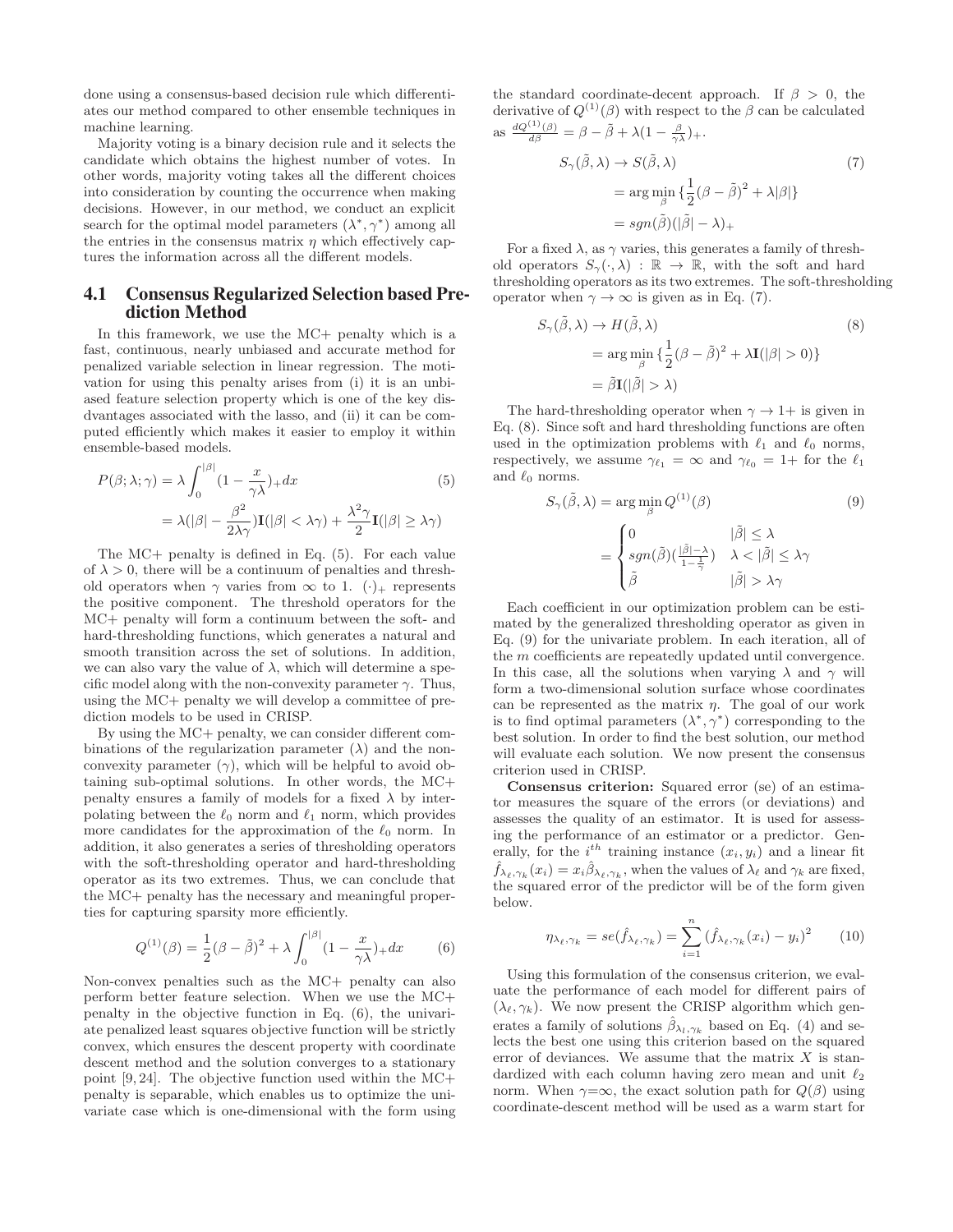the minimization of  $Q(\beta)$  with a non-convex penalty function.

The value of  $\gamma$  is decreasing until we have the solution path across a grid of values for  $\gamma$  [24]. The details of our approach are given in Algorithm 1. The univariate sub-problem in Eq. (6) will be optimized using coordinate descent method [23] which is a widely used non-derivative optimization algorithm. In each iteration of the coordinate descent method for the objective function  $\arg\min_{\beta} Q(\beta_1, \beta_2, \ldots, \beta_m)$ , it performs search along one coordinate direction at the current point and cyclically iterates through the other directions. In other words, in each iteration, the algorithm solves the optimization problem as shown in Eq.(11) for each variable  $\beta_i$  (i = 1, 2, ..., m) of the problem.

$$
\beta_i^{k+1} = \arg\min_{u \in \mathbb{R}} Q(\beta_1^{k+1}, \dots, \beta_{i-1}^{k+1}, u, \beta_{i+1}^k, \dots, \beta_m^k) \tag{11}
$$

That is, in each iteration of the optimization problem, each variable  $\beta_i$  (i = 1, 2, ..., m) will be updated until convergence. Coordinate descent method minimizes a multivariable objective function by solving a series of univariate optimization problems in a loop.

#### 4.2 Optimization

In this section, we discuss the optimization involved in the CRISP algorithm and also provide a detailed algorithmic description. We begin by providing the proof of convergence. The convergence of CRISP algorithm cannot directly follow the convergence property of coordinate-descent for functions with the form of the sum of a smooth loss function and a separable non-smooth convex penalty function due to its non-convex formulation [24]. This makes it important to discuss the convergence properties of our algorithm. The coordinate descent method used within CRISP updates the variables using Eq. (11). We will now show that the CRISP algorithm always converges to a global minimum of the objective function under certain assumptions which will be discussed below.

Consider the criterion in Eq.  $(4)$ , where the data  $(X, Y)$ lies on a compact set and no column of the features in X is a multiple of the unit vector. Also, suppose that the penalty function  $P(\beta; \lambda; \gamma)$  is symmetric around 0, which means that it satisfies  $P(\beta; \lambda; \gamma) = P(-\beta; \lambda; \gamma)$ ; the first derivative of  $P(\beta)$  with respect to  $\beta$ ,  $P'(|\beta|)$ , is non-negative, uniformly bounded and the second derivative  $P''(|\beta|)$  satisfies  $inf_{\beta}P''(|\beta|) > -1$ ; the sequence generated  $\{\beta^k\}_k$  is bounded; for all the subsequences  $\{\beta^{n_k}\}_k$  of  $\{\beta^k\}_k$ , the successive differences, i.e.,  $(\beta^{n_k} - \beta^{n_k-1})$  converges to 0.

**Theorem 1** *The univariate problem in Eq. (6) is strictly convex and the sequence of coordinate-updates*  $\{\beta^k\}_k$  *converge to a minimum solution of Eq. (4).*

PROOF. It should be noted that the MC+ penalty used in our work can meet all the required properties mentioned above. In addition, the assumption on data  $(X, Y)$  is used to ensure that the variables can be standardized and the nondegeneracy assumption on X means that all the columns are identically non-zero.

For a fixed i and  $(\beta_1, \cdots, \beta_{i-1}, u, \beta_{i+1}, \cdots, \beta_m)$ , we denote  $Q(u)$  as

$$
Q(u) = Q^{i}_{(\beta_{1}, \cdots, \beta_{i-1}, u, \beta_{i+1}, \cdots, \beta_{m})}
$$
  
=  $l(\beta_{1}, \cdots, \beta_{i-1}, u, \beta_{i+1}, \cdots, \beta_{m}) + P(|u|)$  (12)

where  $l(\cdot)$  is the loss function. Then, based on the Taylor's series expansions on f and penalty function  $P(|u|)$ , the subgradient at u will be

$$
\partial Q(u) = Q(u + \delta) - Q(u)
$$
(13)  
=  $\nabla_i l(\beta_1, \dots, \beta_{i-1}, u, \beta_{i+1}, \dots, \beta_m) + P'(|u|) sgn(u)$   
=  $l(\beta_1, \dots, \beta_{i-1}, u + \delta, \beta_{i+1}, \dots, \beta_m)$   
 $- l(\beta_1, \dots, \beta_{i-1}, u, \beta_{i+1}, \dots, \beta_m)$   
+  $P(|u + \delta|) - P(|u|)$   
=  $\nabla_i l(\beta_1, \dots, \beta_{i-1}, u, \beta_{i+1}, \dots, \beta_m) \delta + \frac{1}{2} \delta^2 \nabla_i^2 l$   
+  $P'(|u|)(|u + \delta| - (|u|)) + \frac{1}{2} P''(|u^*|)(|u + \delta| - |u|)^2$ 

where  $\delta \in \mathbb{R}$  and  $\nabla_i^2 l = 1$  since it is the second derivative of the function f with respect to the  $i^{th}$  coordinate.  $|u^*|$  is some number between  $|u+\delta|$  and  $|u|$ . Assume that  $u_0$  is the optimal value for  $F(u)$ , based on Eq. (13), we can have

$$
Q(u_0 + \delta) - Q(u_0)
$$
\n
$$
\geq \frac{1}{2}\delta^2 \nabla_i^2 l + \frac{1}{2}P''(|u^*|)(|u_0 + \delta| - |u_0|)^2
$$
\n
$$
\geq \begin{cases} \frac{1}{2}\delta^2 \nabla_i^2 l + \frac{1}{2}P''(|u^*|)\delta^2 & \text{if } P''(|u^*|) \leq 0\\ \frac{1}{2}\delta^2 \nabla_i^2 l + 0 & \text{if } P''(|u^*|) \geq 0 \end{cases}
$$
\n
$$
\geq \frac{1}{2}\delta^2(\nabla_i^2 l + \min\{P''(|u^*|), 0\})
$$
\n
$$
(14)
$$

Since for the MC+ penalty,  $inf_{\beta} P''(|\beta|) = -\frac{1}{\gamma}$  with  $\gamma > 1$ ,  $\nabla_i^2 l + inf_x P''(|x|) > 0$ . Then there exists a positive value  $\theta = \frac{1}{2}\delta^2(\nabla_i^2 l + \min\{\inf_x P''(|x|), 0\})$  such that

$$
Q(u_0 + \delta) - Q(u_0) \ge \theta \delta^2 \tag{15}
$$

Based on the analysis above, the boundedness of the sequence  $\beta^t$  for  $t > 1$  will be

$$
Q(\beta_i^{t-1}) - Q(\beta_{i+1}^{t-1}) \ge \theta(\beta_{i+1}^{t-1} - \beta_{i+1}^t)^2
$$
\n
$$
= \theta \parallel \beta_i^{t-1} - \beta_{i+1}^{t-1} \parallel_2^2
$$
\n(16)

where  $\beta_i^{t-1} = (\beta_1^t, \dots, \beta_i^t, \beta_{i+1}^{t-1}, \dots, \beta_m^{t-1})$ . Using this boundedness for each coordinate, for every  $t$ , we will have

$$
Q(\beta^{t+1}) - Q(\beta^t) \ge \theta \parallel (\beta^{t+1} - \beta^t) \parallel_2^2 \tag{17}
$$

From Eq. (17), we can see that the decreasing sequence  $Q(\beta^t)$  converges. The sequence  $\beta^k$  cannot cycle without convergence and it must have a unique limit point. This completes the proof of convergence for  $\beta^k$ .  $\Box$ 

We now provide a stepwise description of the CRISP algorithm. Algorithm 1 outlines the CRISP algorithm for selecting the best estimates among a family of solutions  $\beta_{\lambda_{\ell},\gamma_{k}}$  to Eq. (4). A grid of increasing  $\Lambda = {\lambda_1, \lambda_2, \cdots, \lambda_L, \lambda_{L+1}}$  and  $\Gamma = \{\gamma_1, \gamma_2, \cdots, \gamma_K\}$  values are used for traversing different combinations of  $\lambda$  and  $\gamma$ , and generating different candidate models in the ensemble. Here, the additional  $\lambda_{L+1}$  values is used for the warm start of CRISP algorithm by Lasso.

In line 2, we initialize the estimator using the solution from Lasso for the minimization of  $Q(\beta)$  at a smaller value of  $\gamma$  corresponding to a more non-convex penalty. In lines 4-8, each element of the coefficient vector is updated using the coordinate-wise update as shown in Eq. (9) until the solutions converge to the solution for Eq. (4) when  $\lambda = \lambda_{\ell}$ and  $\gamma = \gamma_k$ . In line 10, we evaluate each model by obtaining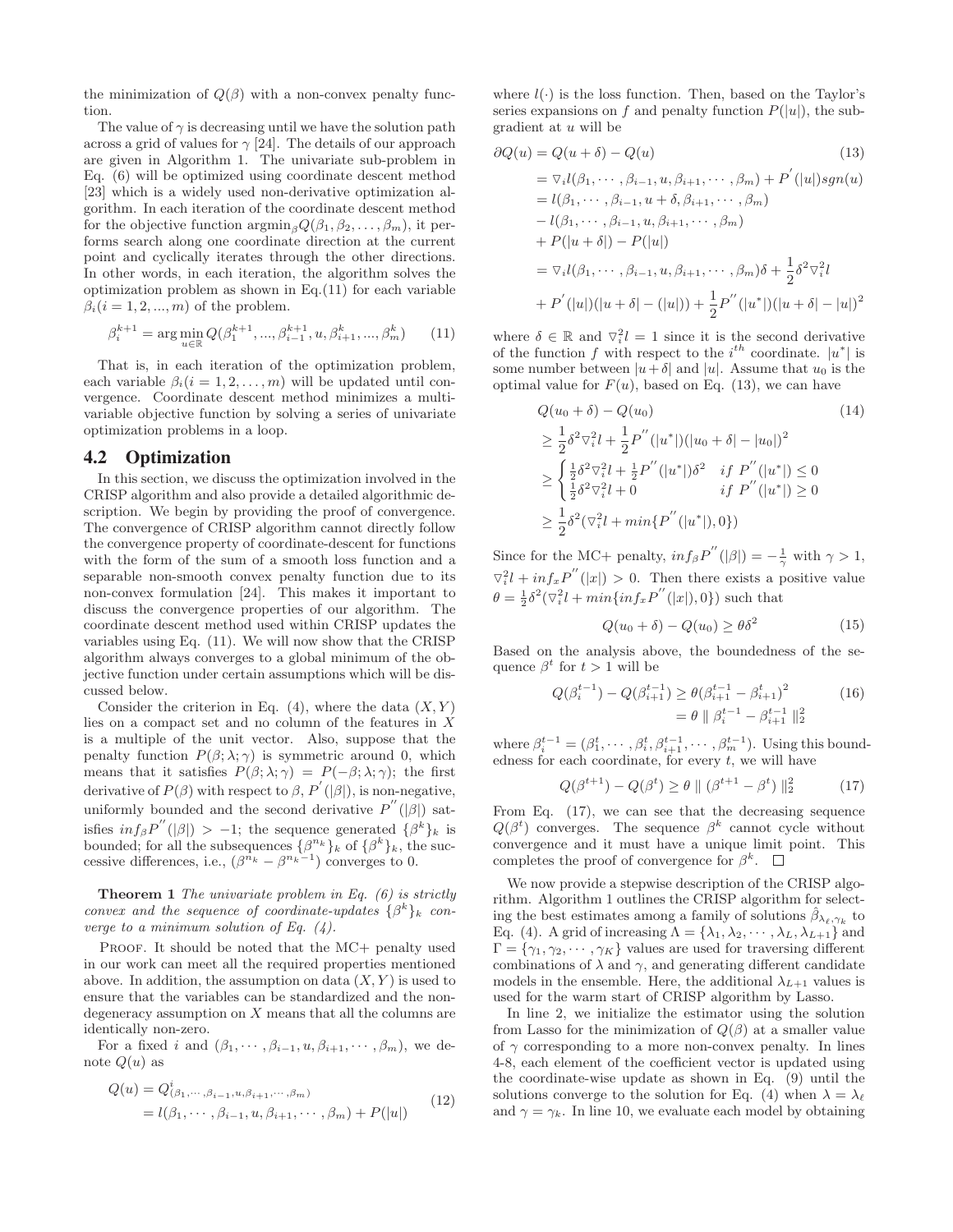**Algorithm 1:** CRISP Algorithm

**Input:** Predictor matrix  $(X)$ ; response variable  $(Y)$ ; regularization parameter sequence  $(\Lambda)$ ; non-convexity parameter sequence  $(Γ)$ ; length of  $\Lambda(L)$ ; length of  $\Gamma(K)$ . **Output:** Optimal model parameters  $(\lambda^*, \gamma^*)$  and regression coefficient vector  $(\beta^*)$ . **1** for  $\ell = L, \dots, 2, 1$  do **2** Use Lasso solution  $\hat{\beta}_{\lambda_{\ell+1},\gamma_K}$  as warm start; **3** Initialize  $\tilde{\beta} \leftarrow \hat{\beta}_{\lambda_{\ell+1}, \gamma_K};$ <br>**4** for  $k = K, \dots, 2, 1$  do  $\begin{array}{c|c} \n\mathbf{4} & \text{for } k = K, \cdots, 2, 1 \text{ do} \\
\mathbf{5} & \text{repeat}\n\end{array}$ **5 repeat 6 for**  $i = 1, 2, \dots, p$  **do**<br>**7 for**  $i = 1, 2, \dots, p$  **do**<br>*f*  $\delta_i \leftarrow S_{\infty}$  ( $\tilde{\beta}, \lambda_{\ell}$ ) us **7 a b c**  $\hat{\beta}_i \leftarrow S_{\gamma_k}(\tilde{\beta}, \lambda_\ell)$  using Eq. (11); **9 until**  $\tilde{\beta}$  *converges to*  $\hat{\beta}_{\lambda_{\ell},\gamma_{k}}$ ; **10** Estimate  $\eta_{\lambda_{\ell},\gamma_{k}}$  using Eq. (10) for  $\hat{\beta}_{\lambda_{\ell},\gamma_{k}}$ ; **11 end 12 end 13**  $(\lambda^*, \gamma^*) \leftarrow \arg \min_{\lambda_\ell, \gamma_k \in \mathbb{R}} Q(\beta);$ **14** Select final model  $\beta^*$  corresponding to  $(\lambda^*, \gamma^*)$ ;

the value of the squared error (se) and populate a  $L \times K$ consensus matrix  $\eta$ , in which  $\eta_{\lambda_{\ell},\gamma_k} = se(\hat{f}_{\lambda_{\ell},\gamma_k})$  for  $\ell =$  $1, 2, \ldots, L$  and  $k = 1, 2, \ldots, K$ . Here L and K represent the number of elements in  $\Lambda$  and  $\Gamma$ , respectively. In Line 13, according to the value of the se, the best model parameters which has the minimum se value among the  $LK$  entries in  $\eta$ will be selected as the final model parameters. Subsequently, the model  $\beta^*$  corresponding to these parameters  $(\lambda^*, \gamma^*)$  will be used for prediction.

#### 4.3 Complexity Analysis

CRISP uses a cyclic coordinate descent based method to generate a committee of regularized models. The selection procedure using the squared error criterion for different  $(\lambda_{\ell}, \gamma_k)$  values takes linear time in general, as we have to find the minimum entry among a set of LK entries in the consensus matrix  $\eta$ . Filling up each entry of the matrix  $\eta$  constitutes  $O(m)$  time. When  $(\lambda^*, \gamma^*)$  are selected, these model parameters are used for the final prediction. Hence, the overall time complexity of the CRISP algorithm is  $O(nm)$ .

## 5. EXPERIMENTAL RESULTS

In this section, we conduct different experiments to evaluate the performance of the CRISP algorithm. We evaluate the goodness of prediction and scalability of CRISP by comparing it with various state-of-the-art algorithms.

## 5.1 Experimental Setup

We evaluate the performance of our CRISP algorithm using real-world EHRs and synthetic datasets which are summarized in Table 2.

#### *5.1.1 Electronic Health Records (EHRs)*

The EHRs used in this paper were obtained from Henry Ford Health System in Detroit, Michigan in the United States for patients admitted with congestive heart failure (CHF)

Table 2: Description of the EHRs and synthetic datasets used in our experiments.

| <b>EHRs</b>       | $#$ Features | #Instantes |
|-------------------|--------------|------------|
| $HF$ -cohort      | 77           | 8132       |
| $EHR-0$           | 73           | 4416       |
| $EHR-1$           | 72           | 3409       |
| $EHR-2$           | 72           | 2748       |
| $EHR-3$           | 72           | 2208       |
| $EHR-4$           | 71           | 1800       |
| $Svn-1$           | 1000         | 500        |
| $S_{\text{yn-2}}$ | 5000         | 500        |
| $Syn-3$           | 10000        | 500        |

condition over a period of 10 years. In Figure 1, we show the class distribution for these EHRs. The Y-axis represents the % of readmissions (positive class) for 30-day and 365-day readmission. The X-axis represents the indices of the EHRs. These EHRs were procured over successive readmissions of patients. The suffix next to EHR represents the index of readmission, for example EHR-i corresponds to the data about all patients readmitted for the  $i^{th}$  time. It can be observed that the number of patients in each of the longitudinal EHRs decreases with successive readmissions. In addition to the readmission datasets, we also use a basic cohort dataset (HF-cohort) which represents an aggregated dataset summarizing the readmission information for all individuals over 10 years. The feature groups that were included for our evaluation include medications, procedures, labs, demographics and comorbidities. We used several data pre-processing methods such as normalization, imputation and feature integration to create the final EHRs [25].



Figure 1: Class distribution for EHRs.

For our experiments, since we deal with the readmission risk prediction problem at two different thresholds, i.e., 30 days and 365 days, we determine the labels for each of these cases by calculating the difference between the readmission date and its preceding discharge date. In the case of 30-day readmission, if the difference is less than 30 days, we assign a label of 1 and if the difference is greater than 30 days, we assign 0. Following the same procedure for the 365-day readmission problem, we created two unique sets of binary prediction problems for each of the EHRs.

#### *5.1.2 Synthetic Datasets*

We now explain the generation of the synthetic datasets for evaluating the CRISP model. A simulation study will be examined in this section to evaluate the performance of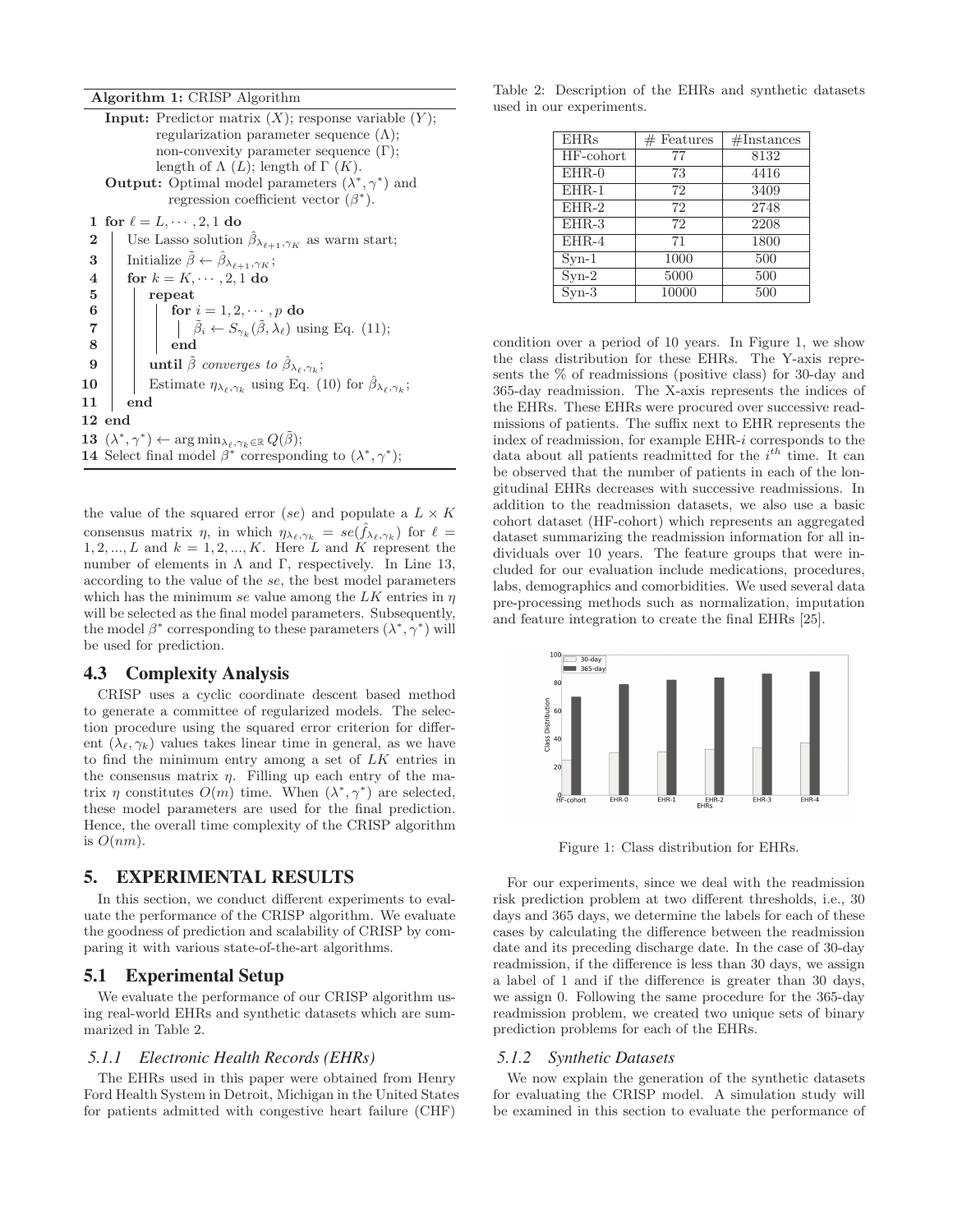our CRISP algorithm using synthetic datasets under various conditions. Based on a regression model  $y=X\beta^*+\epsilon$ , where  $\beta^* \in \mathbb{R}^m$  and  $\epsilon \sim N(0, \sigma^2 I)$ , we consider three different scenarios and generate the synthetic datasets. These datasets are generated as per the guidelines given in [26] to encourage grouping and sparsity among the features.  $X \sim N(0, C)$ , where  $C = [c_{ij}]$  is the covariance matrix, and the original feature coefficient values are given as follows.

1. In Syn-1,  $n = 500$  and there are  $m = 1000$  predictors. The parameters are generated as

$$
\beta^* = [\underbrace{3, \cdots, 3}_{0.1m}, \underbrace{2, \cdots, 2}_{0.1m}, \underbrace{1.5, \cdots, 1.5}_{0.1m}, \underbrace{0, \cdots, 0}_{0.7m}]^T
$$

and  $\sigma = 3$ , with covariance  $c_{ij} = 0.7^{|i-j|}$ .

2. In Syn-2,  $n = 500$  and there are  $m = 5000$  predictors. The parameters are generated as

$$
\beta^* = [\underbrace{3, \cdots, 3}_{0.1m}, \underbrace{0, \cdots, 0}_{0.3m}, \underbrace{1.5, \cdots, 1.5}_{0.1m}, \underbrace{0, \cdots, 0}_{0.4m}, \underbrace{2, \cdots, 2}_{0.1m}]^T
$$

3. In Syn-3,  $n = 500$  and there are  $m = 10000$  predictors. The parameters are generated as

$$
\beta^* = [0.85, 0.85, \cdots, 0.85]^T
$$

#### 5.2 Implementation Details

In this section, we explain our experimental setup used for evaluating the CRISP algorithm. The CRISP algorithm was implemented using the R programming language. All the machine learning models used for comparison in our work were also implemented in R. Elastic net was implemented using the *glmnet* [23] R package for both the linear and logistic loss functions. Sparse Group Lasso (SGL) was implemented using the corresponding R package available in [27]. We implemented the hiernet-weak and hiernet-strong algorithms using the R package *hierNet* [19]. GAM and GA2M were implemented using the codes provided by the authors [16, 17]. While implementing the GA2M model, we only consider the top 50 interactions with lowest contribution to the overall error rate were considered.  $L_1$  and  $L_2$ - SVR correspond to the  $L_2$ -regularized Support Vector Regression with the  $L_1$ and  $L_2$  loss functions, respectively. These were implemented using the LibLinear [28] R package.

We used the *SPAMS* [29] package to implement the  $L_0$ and  $L_{\infty}$  models which are used to compare mean squared error (MSE) and coefficient of determination  $(R^2)$  values for all the three synthetic datasets. The performance results of all the models reported here are obtained using fivefold cross-validation. The model parameters  $(\lambda, \gamma)$  are tuned over the validation data to reduce overfitting, and the evaluation results are based on the test data. The R package *pROC* is used to calculate AUC values for all the models, and to calculate the MSE we used the *Metrics* [30] package. We now describe the procedure we used to select  $\lambda$ and  $\gamma$  values which generate different candidate models in our CRISP algorithm. In our experiments, while doing the parameter tuning, we generated a sequence of values for the regularization parameter  $\lambda$  and the non-convexity parameter  $\gamma$  and selected the model corresponding to the optimal values  $(\lambda^*, \gamma^*)$  which were then used for prediction on the test data.

## 5.3 Goodness of Prediction

We compare the performance of CRISP with various competing models for the 30-day readmission problem on all the longitudinal EHRs. Table 3 summarizes the performance comparison results using the AUC metric. The AUC values for CRISP algorithm in Table 3 are obtained from the optimal model parameters selected after applying the consensus criterion. For all of the datasets described in Table 2, the obtained AUC values evidently demonstrate that the proposed method CRISP provides significantly better results compared to the other methods. We also provide the pvalues for CRISP to confirm the statistical significance of our results here. The p-value is calculated by comparing the performance of CRISP with respect to the second best performing model for each dataset. It should be noted that a result with a p-value of less than 0.05 is considered to be *statistically significant* and is interpreted as being small enough to justify the superiority of our approach over the methods used for comparison.

In Table 4, the mean squared error (MSE) along with the standard deviation for the 30-day readmission problem on all the datasets are provided. We observe that CRISP outperforms other competing methods. In Table 5 and Table 6, we also show the MSE along with standard deviations and the  $R^2$  values for the three synthetic datasets using different regression models. It can be observed that CRISP performs better compared to the other regression models. This better performance is attributed to the fact that, in addition to using a sparse and efficient non-convex regularizer within CRISP, the algorithm generates several candidate models and then selects the best model using training data for prediction which gives a final model with good predictive ability. In Figure 2, we show the AUC values of CRISP model compared to other regression models using bar plots for the 365-day readmission problem. One can observe that CRISP gives better performance compared to other regression models on all the EHRs. The reason behind the better performance of CRISP lies in the fact that it builds an ensemble of non-convex regularized linear regression models and obtains a consensus among them to select the best set of model parameters.

#### 5.4 Scalability Experiments

In this section, we perform experiments to evaluate the scalability of the MC+ penalty which is used within CRISP along with other well-known non-convex penalties mentioned in Table 7.

Smoothly Clipped Absolute Deviation (SCAD) [22] corresponds to a quadratic spline function with knots at  $\lambda$  and  $γλ$ . This penalty function leaves large values of  $β<sub>i</sub>$  not excessively penalized and makes the solution continuous. Log-Sum Penalty (LSP), due to its formulation, has the potential to guarantee more sparsity than the  $\ell_1$  norm. In Capped- $\ell_1$ penalty, it treats all the  $\beta_i$  greater than  $\gamma$  equally, which makes it more robust to outliers than the  $\ell_1$  norm.

We use the Matlab package called Generalized Iterative Shrinkage and Thresholding (GIST) [31] to fit the above mentioned non-convex regularized linear regression models. These experiments were performed on a workstation with a quadcore CPU at 3.4GHz and 12 GB main memory.

Two high-dimensional synthetic datasets, Syn-2 and Syn-3, described in Section 5.1.2 were used in this experiment. Figure 3 measures the computational time for the MC+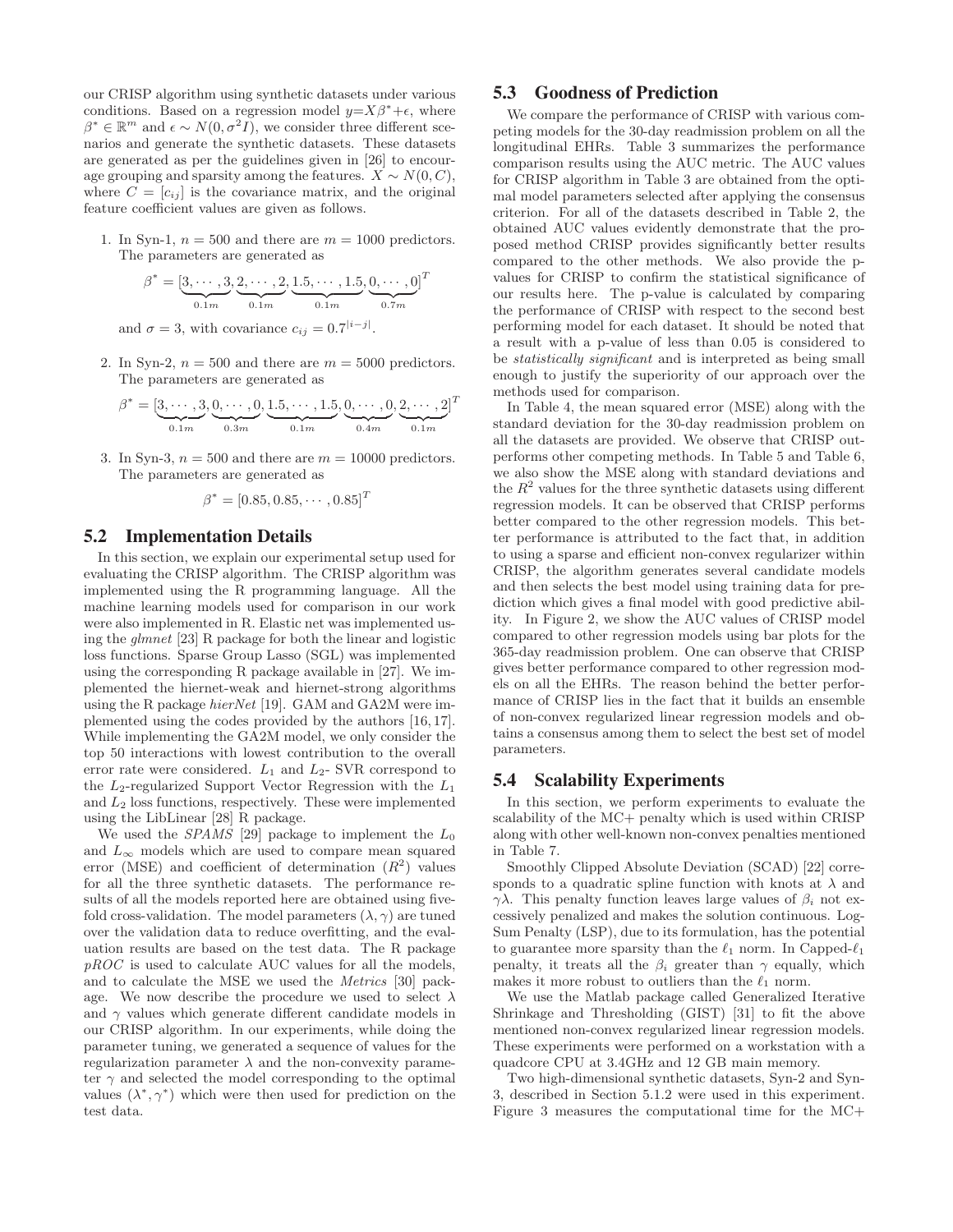Table 3: Performance comparison of CRISP with different models using AUC  $\pm$  std for 30-day readmission problem in longitudinal EHRs.

| Model          | HF-cohort          | $EHR-0$            | $EHR-1$            | $EHR-2$            | EHR-3              | $EHR-4$            |
|----------------|--------------------|--------------------|--------------------|--------------------|--------------------|--------------------|
| Logit          | $0.5700 + 0.012$   | $0.6060 + 0.013$   | $0.5270 + 0.027$   | $0.5490 + 0.013$   | $0.6000 + 0.024$   | $0.5960 \pm 0.035$ |
| <b>GAM</b>     | $0.6274 \pm 0.016$ | $0.5944 \pm 0.015$ | $0.5778 \pm 0.010$ | $0.5990 \pm 0.040$ | $0.6027 + 0.022$   | $0.5728 \pm 0.019$ |
| GA2M           | $0.6192 + 0.013$   | $0.5719 + 0.012$   | $0.5546 + 0.032$   | $0.5743 + 0.017$   | $0.5894 + 0.015$   | $0.5514 + 0.018$   |
| hiernet-weak   | $0.5980 + 0.011$   | $0.5735 + 0.022$   | $0.5657 + 0.010$   | $0.5718 + 0.013$   | $0.6163 + 0.038$   | $0.5549 + 0.021$   |
| hiernet-strong | $0.5887 + 0.010$   | $0.5706 + 0.021$   | $0.5628 + 0.026$   | $0.5690 \pm 0.030$ | $0.6055 + 0.041$   | $0.5590 \pm 0.035$ |
| EN-linear      | $0.6181 \pm 0.009$ | $0.6129 + 0.014$   | $0.6185 + 0.026$   | $0.6103 + 0.021$   | $0.6351 + 0.025$   | $0.6201 \pm 0.018$ |
| $EN-logit$     | $0.6184 + 0.021$   | $0.6138 + 0.029$   | $0.6192 + 0.018$   | $0.6109 + 0.010$   | $0.6350 + 0.050$   | $0.6199 \pm 0.031$ |
| SGL.           | $0.6233 + 0.010$   | $0.6117 + 0.028$   | $0.6095 + 0.016$   | $0.5991 + 0.030$   | $0.6222 + 0.050$   | $0.5980 + 0.011$   |
| $L_1$ -SVR     | $0.5171 \pm 0.016$ | $0.5157 \pm 0.008$ | $0.5070 \pm 0.018$ | $0.5189 + 0.014$   | $0.5919 \pm 0.013$ | $0.5822 \pm 0.057$ |
| $L_2$ -SVR     | $0.6269 \pm 0.017$ | $0.6075 \pm 0.016$ | $0.5892 \pm 0.013$ | $0.6041 \pm 0.031$ | $0.6258 \pm 0.033$ | $0.5939 \pm 0.014$ |
| <b>CRISP</b>   | $0.6504 + 0.008$   | $0.6224 + 0.017$   | $0.6194 + 0.025$   | $0.6366 + 0.019$   | $0.6433 + 0.033$   | $0.6428 + 0.043$   |
| $(p-value)$    | (0.0013)           | $(7.85e-08)$       | (0.0003)           | $(5.725e-07)$      | (0.0031)           | (0.0012)           |

Table 4: Performance comparison of CRISP with machine learning models using  $MSE \pm std$  for the 30-day readmission problem in longitudinal EHRs.

| Model          | HF-cohort          | $EHR-0$            | $EHR-1$            | $EHR-2$            | EHR-3              | $EHR-4$            |
|----------------|--------------------|--------------------|--------------------|--------------------|--------------------|--------------------|
| Logit          | $0.2103 + 0.008$   | $0.2056 + 0.004$   | $0.2333 + 0.006$   | $0.2254 + 0.010$   | $0.2194 + 0.008$   | $0.2283 + 0.011$   |
| GAM            | $0.1811 + 0.005$   | $0.2122 + 0.010$   | $0.2197 + 0.004$   | $0.2246 \pm 0.009$ | $0.2308 \pm 0.011$ | $0.2488 + 0.014$   |
| GA2M           | $0.2238 + 0.010$   | $0.2736 + 0.023$   | $0.3154 + 0.048$   | $0.3177 + 0.028$   | $0.3089 + 0.038$   | $0.3302 \pm 0.019$ |
| hiernet-weak   | $0.1914 + 0.008$   | $0.2232 + 0.010$   | $0.2226 + 0.002$   | $0.2293 + 0.004$   | $0.2309 + 0.010$   | $0.2551 + 0.002$   |
| hiernet-strong | $0.1933 + 0.007$   | $0.2256 \pm 0.007$ | $0.2297 + 0.005$   | $0.2335 + 0.009$   | $0.2250 + 0.008$   | $0.2559 + 0.019$   |
| EN-linear      | $0.1832 + 0.003$   | $0.2059 + 0.001$   | $0.2075 + 0.002$   | $0.2152 + 0.004$   | $0.2145 + 0.004$   | $0.2263 + 0.001$   |
| $EN-logit$     | $0.1833 + 0.006$   | $0.2061 + 0.008$   | $0.2077 + 0.009$   | $0.2153 + 0.002$   | $0.2146 + 0.004$   | $0.2265 + 0.004$   |
| SGL            | $0.1816 + 0.003$   | $0.2050 + 0.004$   | $0.2065 + 0.008$   | $0.2149 \pm 0.007$ | $0.2151 + 0.009$   | $0.2272 + 0.009$   |
| $L_1$ -SVR     | $0.7166 + 0.022$   | $0.9585 + 0.037$   | $0.9756 + 0.027$   | $1.0635 + 0.041$   | $1.0861 + 0.053$   | $1.0814 + 0.107$   |
| $L_2-SVR$      | $0.2402 \pm 0.007$ | $0.2985 + 0.016$   | $0.3104 \pm 0.026$ | $0.3333 \pm 0.028$ | $0.3441 + 0.049$   | $0.3980 \pm 0.016$ |
| <b>CRISP</b>   | $0.1775 + 0.002$   | $0.2030 + 0.003$   | $0.2050 \pm 0.003$ | $0.2110 + 0.003$   | $0.2083 + 0.004$   | $0.2202 + 0.003$   |

Table 5: Performance comparison of CRISP with machine learning models using  $MSE \pm std$  on synthetic datasets.

| Model        | $Svn-1$            | $Syn-2$            | $Syn-3$            |
|--------------|--------------------|--------------------|--------------------|
| $L_0$        | $0.3677 \pm 0.030$ | $0.9598 \pm 0.156$ | $1.0391 \pm 0.087$ |
| $L_{\infty}$ | $0.2439 \pm 0.032$ | $0.8806 \pm 0.140$ | $1.0214 \pm 0.070$ |
| EN-linear    | $0.1892 \pm 0.032$ | $0.7832 \pm 0.087$ | $1.0020 \pm 0.138$ |
| SGL          | $0.1744 \pm 0.030$ | $0.8392 \pm 0.097$ | $0.9028 + 0.059$   |
| <b>CRISP</b> | $0.0861 \pm 0.012$ | $0.7698 \pm 0.179$ | $1.0015 \pm 0.188$ |

Table 6: Performance comparison of CRISP with machine learning models using  $R^2$  metric on synthetic datasets.

| Model                   | $Syn-1$ | $Syn-2$ | $Syn-3$ |
|-------------------------|---------|---------|---------|
| $L_0$                   | 0.6269  | 0.1539  | 0.1602  |
| $L_{\infty}$            | 0.6197  | 0.2510  | 0.1269  |
| $\overline{EN}$ -linear | 0.8093  | 0.2064  | 0.1181  |
| SGL                     | 0.5046  | 0.1682  | 0.1038  |
| <b>CRISP</b>            | 0.9124  | 0.2215  | 0.2057  |

Table 7: Non-Convex penalties used in our evaluation.

| Name             | $(\beta_i)$                                                                                                                 |
|------------------|-----------------------------------------------------------------------------------------------------------------------------|
| <b>SCAD</b>      | $\int_0^{\lvert \beta_i \rvert} min(1, \frac{\lvert \gamma \lambda - x \rvert +}{(1 - \gamma) \lambda}) dx \; (\gamma > 2)$ |
| LSP              | $\lambda log(1+ \beta_i /\gamma)$ ( $\gamma > 0$ )                                                                          |
| Capped- $\ell_1$ | $\lambda \min( \beta_i , \gamma)$ $(\gamma > 0)$                                                                            |

penalty compared to three competing non-convex regularizers. In this plot, the Y-axis represents the time taken in seconds which was averaged over five runs. The X-axis represents the dimensionality of the features.

The scalability plot in Figure 3(a) for the Syn-2 dataset indicates that the MC+ penalty based model runs faster compared to the other three models. LSP penalty-based model takes highest time and the other two penalties, namely, SCAD and Capped  $\ell_1$  norm based models, are also slower than the MC+ penalty. Figure 3(b) shows the scalability plot for Syn-3 dataset, and it can be observed that even in this case the MC+ penalty runs faster compared to the other models. This shows that our CRISP method which uses the MC+ penalty can perform efficiently on high-dimensional datasets.

# 6. CONCLUSION AND FUTURE WORK

In this paper, we presented a method called CRISP for solving the consensus regularization problem for regression which has not been studied in the literature previously, due to the inherent difficulty associated with integrating and computing multiple regularizers efficiently within a unified framework. This method generates a committee of nonconvex regularized linear regression models using the minimax concave plus (MC+) penalty, and it applies a consensus criterion to select the best model for prediction. This method is efficient because the problem of learning multiple candidate models within the committee is solved using a gen-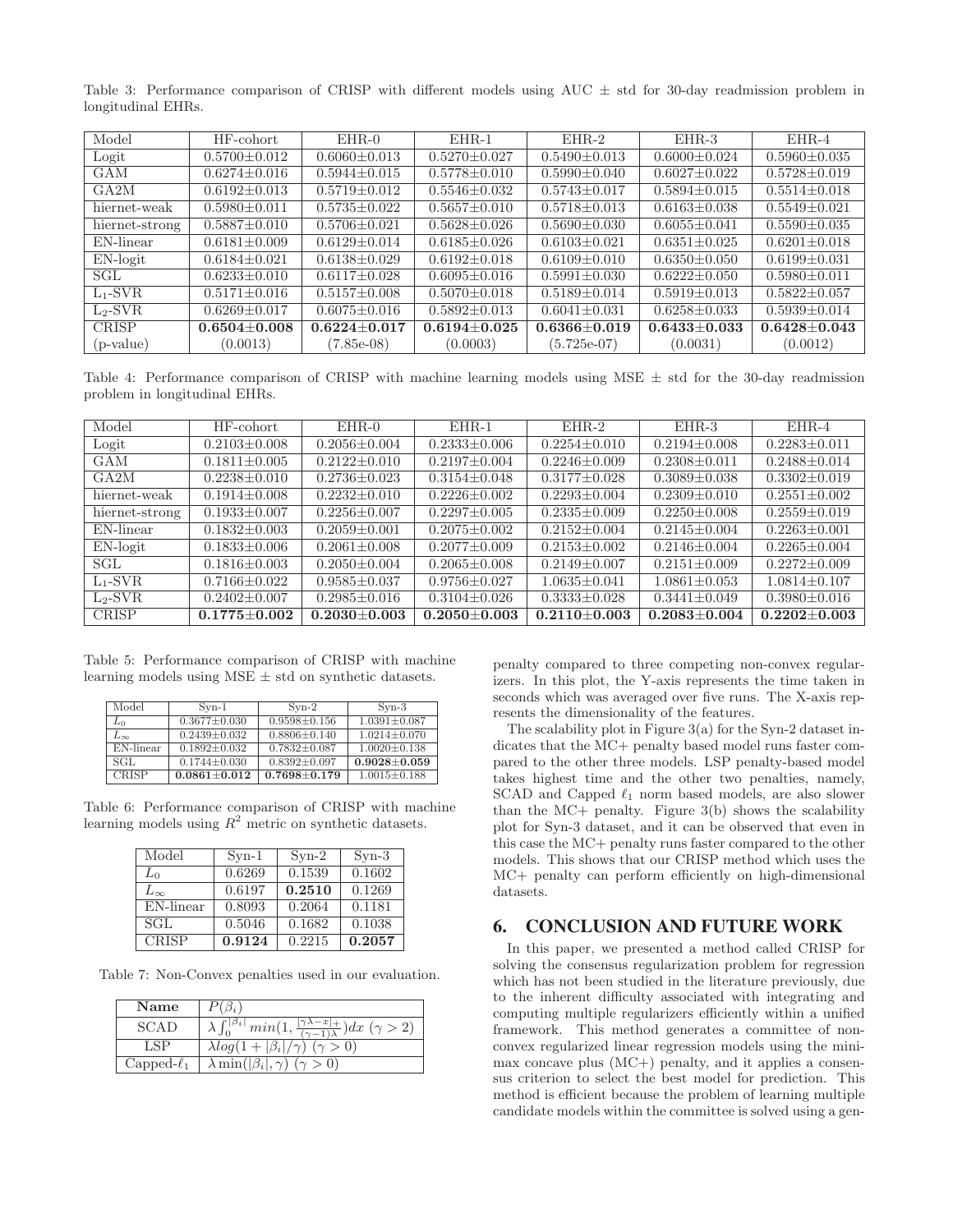

Figure 2: Performance comparison of CRISP with several state-of-the-art methods for the 365-day readmission problem in longitudinal EHR datasets.



Figure 3: Comparison of time taken in seconds for three different non-convex regularizers compared to MC+ with increasing dimensionality of the features.

eralized thresholding operator employed within a fast cyclic coordinate descent framework. Our method is also simple to interpret as it only selects the optimal model from all the candidate models for the final prediction. We evaluated this model using longitudinal EHRs collected at a large hospital and high-dimensional synthetic datasets using diverse metrics such as AUC, MSE and  $R^2$ . We also conducted experiments to assess the scalability of CRISP. Our results indicate that CRISP obtains higher AUC values compared to various other additive, interactions and sparse regression models. This work can be extended for building an active learning-based regression model [32] by querying the label for an instance after obtaining a consensus on including it

in the training data using the multiple candidate models generated by CRISP.

# 7. ACKNOWLEDGMENTS

This work was supported in part by the National Science Foundation grants IIS-1231742, IIS-1527827 and IIS-1646881.

# 8. REFERENCES

[1] L. I. Kuncheva. A theoretical study on six classifier fusion strategies. *IEEE Transactions on Pattern Analysis and Machine Intelligence*, 24(2):281–286, 2002.